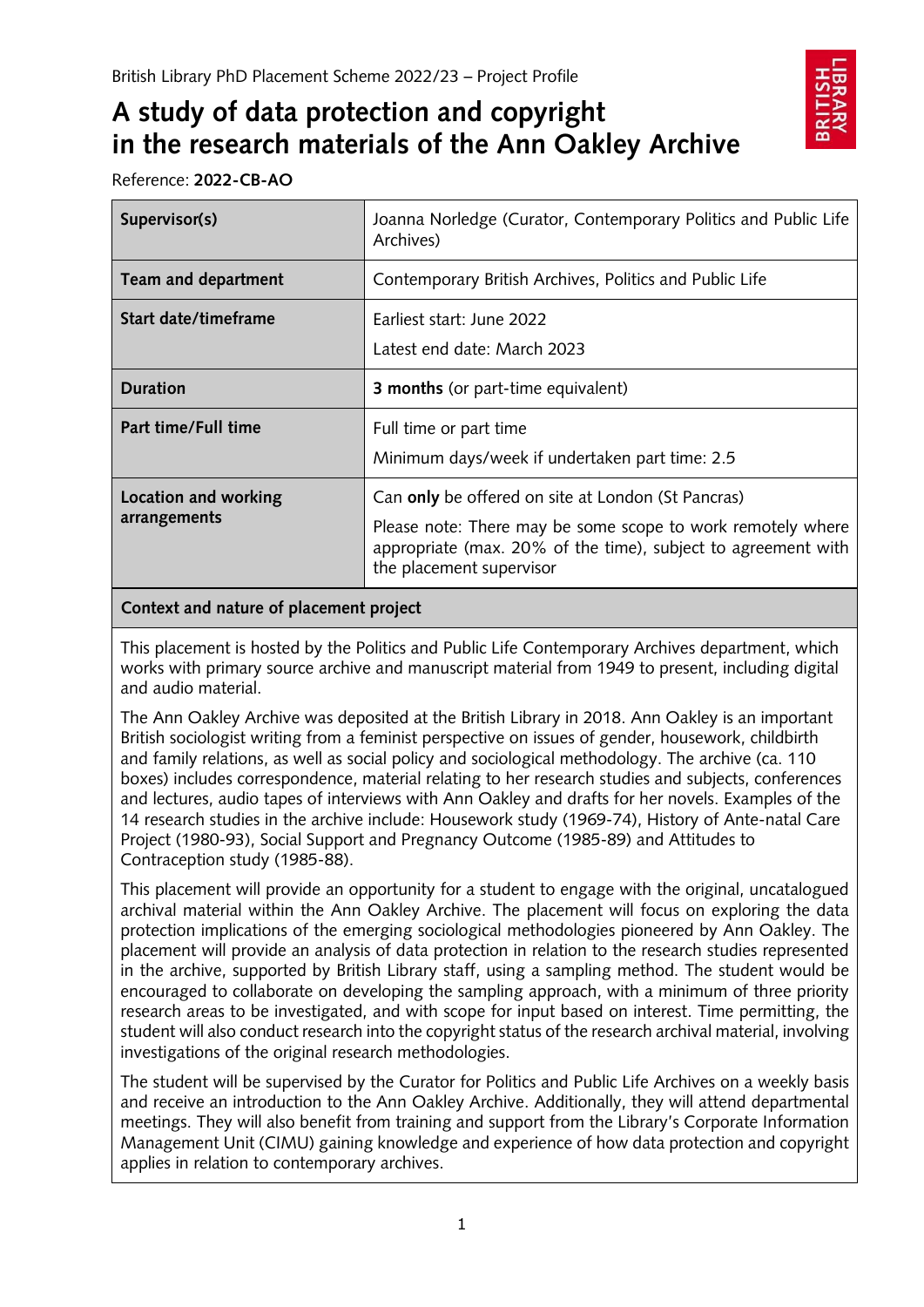#### **Tasks and outcomes**

The primary focus of this placement will be to investigate data protection implications in the research papers of Ann Oakley, investigating the original archive materials and the research methodologies and producing a report on this work.

Typical tasks will include:

- Working with the placement supervisor to develop and implement a sampling methodology for the research projects featured in the Ann Oakley archive.
- Consulting samples from the original research archive material containing potential datasets in the Ann Oakley Archive, using a minimum of three projects.
- Conducting archival research in order to investigate and analyse the original research methodologies, with a focus on data protection and copyright.
- Collaborating with British Library archive and data compliance staff, and if necessary consulting with academic stakeholders.
- Using the British Library Data Protection Impact Assessment process to conduct a data sensitivity check on the samples of research material from the archive, with the support of Library staff.

Additional tasks, depending on the student's areas of interest, may include:

Researching and producing a report on the copyright status of archival research materials in the Ann Oakley Archive.

Main outcomes:

- Completion of Data Protection Impact Assessments and Data Sensitivity checks in the form of a written report or spreadsheet.
- A report/paper on data protection within the research papers of the Ann Oakley Archive.
- A presentation or talk on the research to BL staff.

# **Training and development opportunities**

PhD placement students are welcome to access a wide range of workshops, talks and training available at the Library. Supervisors will offer advice on which opportunities may be of particular relevance. Depending on availability, these wider training opportunities may include, for example, the Digital Scholarship Training Programme, Cultural Property Training, Research Roundtables, Business & IP Centre workshops and staff talks.

In addition, this particular PhD placement will provide the following:

- Practical experience in archival research and collections management skills.
- An opportunity to develop knowledge and experience of how data protection and copyright applies in relation to contemporary archives.
- Training from British Library specialists on data protection and copyright legislation.
- An opportunity to gain knowledge of contemporary archives.